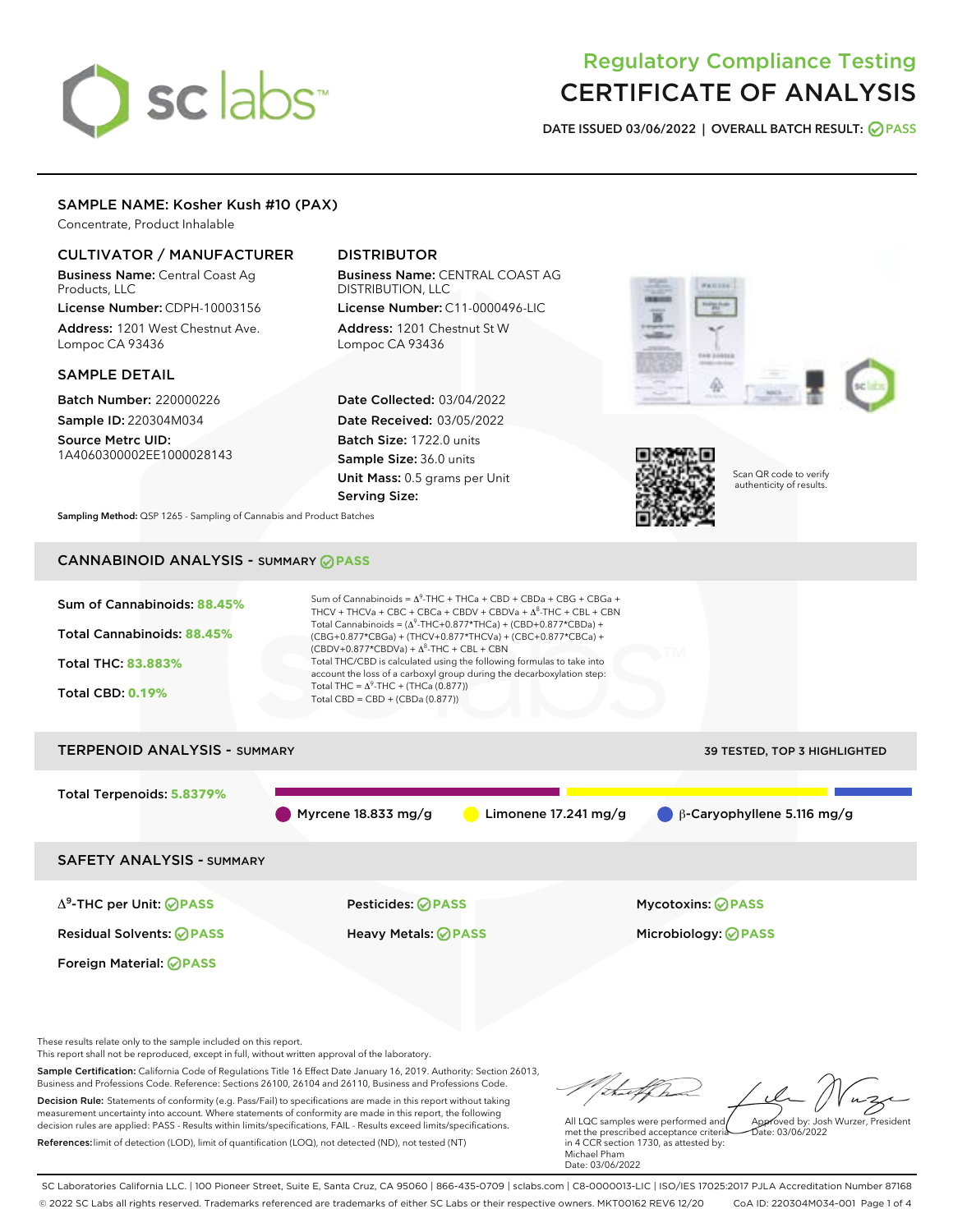



KOSHER KUSH #10 (PAX) | DATE ISSUED 03/06/2022 | OVERALL BATCH RESULT: @ PASS

#### CANNABINOID TEST RESULTS - 03/05/2022 2 PASS

Tested by high-performance liquid chromatography with diode-array detection (HPLC-DAD). **Method:** QSP 1157 - Analysis of Cannabinoids by HPLC-DAD

#### TOTAL CANNABINOIDS: **88.45%**

Total Cannabinoids (Total THC) + (Total CBD) + (Total CBG) + (Total THCV) + (Total CBC) +  $(Total CBDV) +  $\Delta^8$ -THC + CBL + CBN$ 

TOTAL THC: **83.883%** Total THC (Δ<sup>9</sup> -THC+0.877\*THCa)

TOTAL CBD: **0.19%**

Total CBD (CBD+0.877\*CBDa)

TOTAL CBG: 3.593% Total CBG (CBG+0.877\*CBGa)

TOTAL THCV: 0.57% Total THCV (THCV+0.877\*THCVa)

TOTAL CBC: ND Total CBC (CBC+0.877\*CBCa)

TOTAL CBDV: ND Total CBDV (CBDV+0.877\*CBDVa)

| <b>COMPOUND</b>  | LOD/LOQ<br>(mg/g)          | <b>MEASUREMENT</b><br><b>UNCERTAINTY</b><br>(mg/g) | <b>RESULT</b><br>(mg/g) | <b>RESULT</b><br>(%) |
|------------------|----------------------------|----------------------------------------------------|-------------------------|----------------------|
| $\Lambda^9$ -THC | 0.06/0.26                  | ±22.481                                            | 838.83                  | 83.883               |
| <b>CBG</b>       | 0.06/0.19                  | ±1.103                                             | 35.93                   | 3.593                |
| <b>THCV</b>      | 0.1 / 0.2                  | ±0.22                                              | 5.7                     | 0.57                 |
| $\Delta^8$ -THC  | 0.1/0.4                    | ±0.13                                              | 2.1                     | 0.21                 |
| <b>CBD</b>       | 0.07/0.29                  | ±0.068                                             | 1.90                    | 0.190                |
| <b>THCa</b>      | 0.05/0.14                  | N/A                                                | <b>ND</b>               | <b>ND</b>            |
| <b>THCVa</b>     | 0.07/0.20                  | N/A                                                | <b>ND</b>               | <b>ND</b>            |
| <b>CBDa</b>      | 0.02/0.19                  | N/A                                                | <b>ND</b>               | <b>ND</b>            |
| <b>CBDV</b>      | 0.04 / 0.15                | N/A                                                | <b>ND</b>               | <b>ND</b>            |
| <b>CBDVa</b>     | 0.03/0.53                  | N/A                                                | <b>ND</b>               | <b>ND</b>            |
| <b>CBGa</b>      | 0.1/0.2                    | N/A                                                | <b>ND</b>               | <b>ND</b>            |
| <b>CBL</b>       | 0.06 / 0.24                | N/A                                                | <b>ND</b>               | <b>ND</b>            |
| <b>CBN</b>       | 0.1/0.3                    | N/A                                                | <b>ND</b>               | <b>ND</b>            |
| <b>CBC</b>       | 0.2 / 0.5                  | N/A                                                | <b>ND</b>               | <b>ND</b>            |
| <b>CBCa</b>      | 0.07/0.28                  | N/A                                                | <b>ND</b>               | <b>ND</b>            |
|                  | <b>SUM OF CANNABINOIDS</b> |                                                    | 884.5 mg/g              | 88.45%               |

#### **UNIT MASS: 0.5 grams per Unit**

| $\Delta^9$ -THC per Unit               | 1100 per-package limit | 419.42 mg/unit | <b>PASS</b> |
|----------------------------------------|------------------------|----------------|-------------|
| <b>Total THC per Unit</b>              |                        | 419.42 mg/unit |             |
| <b>CBD</b> per Unit                    |                        | $0.95$ mg/unit |             |
| <b>Total CBD per Unit</b>              |                        | $0.95$ mg/unit |             |
| <b>Sum of Cannabinoids</b><br>per Unit |                        | 442.2 mg/unit  |             |
| <b>Total Cannabinoids</b><br>per Unit  |                        | 442.1 mg/unit  |             |

| <b>COMPOUND</b>         | LOD/LOQ<br>(mg/g) | ASUREM<br><b>UNCERTAINTY</b><br>(mg/g) | <b>RESULT</b><br>(mg/g)                         | <b>RESULT</b><br>$(\%)$ |
|-------------------------|-------------------|----------------------------------------|-------------------------------------------------|-------------------------|
| <b>Myrcene</b>          | 0.008 / 0.025     | ±0.1883                                | 18.833                                          | 1.8833                  |
| Limonene                | 0.005 / 0.016     | ±0.1914                                | 17.241                                          | 1.7241                  |
| β-Caryophyllene         | 0.004 / 0.012     | ±0.1417                                | 5.116                                           | 0.5116                  |
| Linalool                | 0.009 / 0.032     | ±0.1316                                | 4.446                                           | 0.4446                  |
| β-Pinene                | 0.004 / 0.014     | ±0.0245                                | 2.753                                           | 0.2753                  |
| $\alpha$ -Pinene        | 0.005 / 0.017     | ±0.0161                                | 2.402                                           | 0.2402                  |
| Fenchol                 | 0.010 / 0.034     | ±0.0386                                | 1.281                                           | 0.1281                  |
| β-Ocimene               | 0.006 / 0.020     | ±0.0293                                | 1.171                                           | 0.1171                  |
| $\alpha$ -Humulene      | 0.009 / 0.029     | ±0.0292                                | 1.166                                           | 0.1166                  |
| Terpinolene             | 0.008 / 0.026     | ±0.0168                                | 1.059                                           | 0.1059                  |
| <b>Terpineol</b>        | 0.009 / 0.031     | ±0.0375                                | 0.784                                           | 0.0784                  |
| trans-β-Farnesene       | 0.008 / 0.025     | ±0.0182                                | 0.661                                           | 0.0661                  |
| Camphene                | 0.005 / 0.015     | ±0.0025                                | 0.277                                           | 0.0277                  |
| Valencene               | 0.009 / 0.030     | ±0.0139                                | 0.260                                           | 0.0260                  |
| <b>Borneol</b>          | 0.005 / 0.016     | ±0.0070                                | 0.213                                           | 0.0213                  |
| Fenchone                | 0.009 / 0.028     | ±0.0031                                | 0.138                                           | 0.0138                  |
| Guaiol                  | 0.009 / 0.030     | ±0.0043                                | 0.116                                           | 0.0116                  |
| Nerolidol               | 0.006 / 0.019     | ±0.0053                                | 0.109                                           | 0.0109                  |
| $\alpha$ -Bisabolol     | 0.008 / 0.026     | ±0.0025                                | 0.060                                           | 0.0060                  |
| Citronellol             | 0.003 / 0.010     | ±0.0019                                | 0.049                                           | 0.0049                  |
| $\gamma$ -Terpinene     | 0.006 / 0.018     | ±0.0006                                | 0.045                                           | 0.0045                  |
| Caryophyllene<br>Oxide  | 0.010 / 0.033     | ±0.0016                                | 0.045                                           | 0.0045                  |
| $\alpha$ -Phellandrene  | 0.006 / 0.020     | ±0.0004                                | 0.039                                           | 0.0039                  |
| $\alpha$ -Terpinene     | 0.005 / 0.017     | ±0.0004                                | 0.031                                           | 0.0031                  |
| Eucalyptol              | 0.006 / 0.018     | ±0.0006                                | 0.030                                           | 0.0030                  |
| $\Delta^3$ -Carene      | 0.005 / 0.018     | ±0.0003                                | 0.027                                           | 0.0027                  |
| Geraniol                | 0.002 / 0.007     | ±0.0009                                | 0.027                                           | 0.0027                  |
| Sabinene                | 0.004 / 0.014     | N/A                                    | <loq< th=""><th><loq< th=""></loq<></th></loq<> | <loq< th=""></loq<>     |
| p-Cymene                | 0.005 / 0.016     | N/A                                    | <loq< th=""><th><loq< th=""></loq<></th></loq<> | <loq< th=""></loq<>     |
| Sabinene Hydrate        | 0.006 / 0.022     | N/A                                    | <loq< th=""><th><loq< th=""></loq<></th></loq<> | <loq< th=""></loq<>     |
| Nerol                   | 0.003 / 0.011     | N/A                                    | <loq< th=""><th><loq< th=""></loq<></th></loq<> | <loq< th=""></loq<>     |
| Isopulegol              | 0.005 / 0.016     | N/A                                    | ND                                              | ND                      |
| Camphor                 | 0.006 / 0.019     | N/A                                    | <b>ND</b>                                       | <b>ND</b>               |
| Isoborneol              | 0.004 / 0.012     | N/A                                    | ND                                              | ND                      |
| Menthol                 | 0.008 / 0.025     | N/A                                    | <b>ND</b>                                       | ND                      |
| Pulegone                | 0.003 / 0.011     | N/A                                    | <b>ND</b>                                       | <b>ND</b>               |
| <b>Geranyl Acetate</b>  | 0.004 / 0.014     | N/A                                    | ND                                              | ND                      |
| $\alpha$ -Cedrene       | 0.005 / 0.016     | N/A                                    | <b>ND</b>                                       | ND                      |
| Cedrol                  | 0.008 / 0.027     | N/A                                    | <b>ND</b>                                       | <b>ND</b>               |
| <b>TOTAL TERPENOIDS</b> |                   |                                        | 58.379 mg/g                                     | 5.8379%                 |

SC Laboratories California LLC. | 100 Pioneer Street, Suite E, Santa Cruz, CA 95060 | 866-435-0709 | sclabs.com | C8-0000013-LIC | ISO/IES 17025:2017 PJLA Accreditation Number 87168 © 2022 SC Labs all rights reserved. Trademarks referenced are trademarks of either SC Labs or their respective owners. MKT00162 REV6 12/20 CoA ID: 220304M034-001 Page 2 of 4

#### TERPENOID TEST RESULTS - 03/06/2022

Terpene analysis utilizing gas chromatography-flame ionization detection (GC-FID). **Method:** QSP 1192 - Analysis of Terpenoids by GC-FID

MEASUREMENT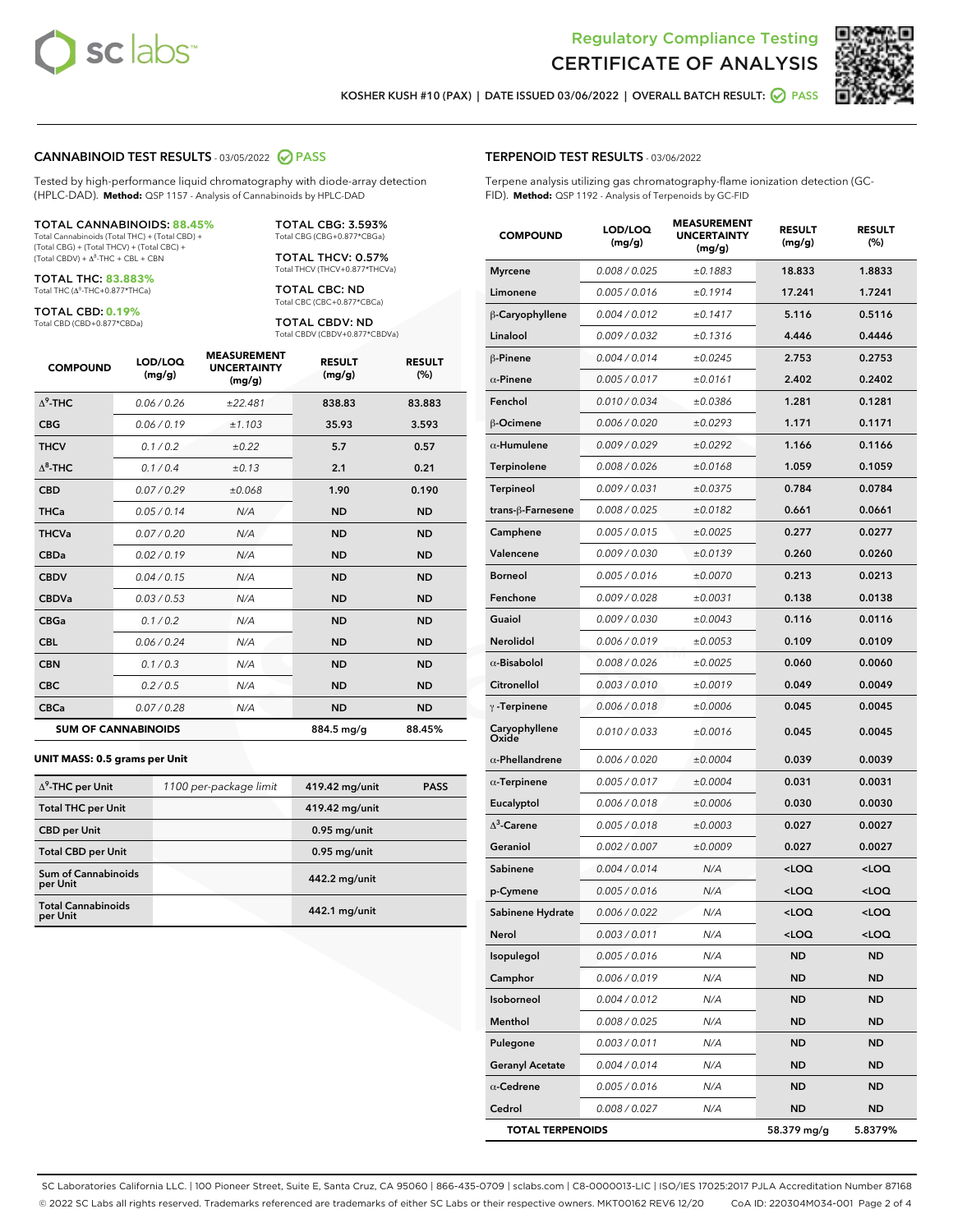



KOSHER KUSH #10 (PAX) | DATE ISSUED 03/06/2022 | OVERALL BATCH RESULT: @ PASS

#### CATEGORY 1 PESTICIDE TEST RESULTS - 03/06/2022 2 PASS

Pesticide and plant growth regulator analysis utilizing high-performance liquid chromatography-mass spectrometry (HPLC-MS) or gas chromatography-mass spectrometry (GC-MS). \*GC-MS utilized where indicated. **Method:** QSP 1212 - Analysis of Pesticides and Mycotoxins by LC-MS or QSP 1213 - Analysis of Pesticides by GC-MS

| <b>COMPOUND</b>             | LOD/LOQ<br>$(\mu g/g)$ | <b>ACTION</b><br>LIMIT<br>$(\mu g/g)$ | <b>MEASUREMENT</b><br><b>UNCERTAINTY</b><br>$(\mu g/g)$ | <b>RESULT</b><br>$(\mu g/g)$ | <b>RESULT</b> |
|-----------------------------|------------------------|---------------------------------------|---------------------------------------------------------|------------------------------|---------------|
| Aldicarb                    | 0.03 / 0.08            | $\ge$ LOD                             | N/A                                                     | <b>ND</b>                    | <b>PASS</b>   |
| Carbofuran                  | 0.02 / 0.05            | $\ge$ LOD                             | N/A                                                     | <b>ND</b>                    | <b>PASS</b>   |
| Chlordane*                  | 0.03/0.08              | $\ge$ LOD                             | N/A                                                     | <b>ND</b>                    | <b>PASS</b>   |
| Chlorfenapyr*               | 0.03/0.10              | $\ge$ LOD                             | N/A                                                     | <b>ND</b>                    | <b>PASS</b>   |
| Chlorpyrifos                | 0.02/0.06              | $\ge$ LOD                             | N/A                                                     | <b>ND</b>                    | <b>PASS</b>   |
| Coumaphos                   | 0.02 / 0.07            | $>$ LOD                               | N/A                                                     | <b>ND</b>                    | <b>PASS</b>   |
| Daminozide                  | 0.02 / 0.07            | $>$ LOD                               | N/A                                                     | <b>ND</b>                    | <b>PASS</b>   |
| <b>Dichlorvos</b><br>(DDVP) | 0.03/0.09              | $\ge$ LOD                             | N/A                                                     | <b>ND</b>                    | <b>PASS</b>   |
| Dimethoate                  | 0.03/0.08              | $>$ LOD                               | N/A                                                     | <b>ND</b>                    | <b>PASS</b>   |
| Ethoprophos                 | 0.03/0.10              | $\ge$ LOD                             | N/A                                                     | <b>ND</b>                    | <b>PASS</b>   |
| Etofenprox                  | 0.02 / 0.06            | $>$ LOD                               | N/A                                                     | <b>ND</b>                    | <b>PASS</b>   |
| Fenoxycarb                  | 0.03/0.08              | $>$ LOD                               | N/A                                                     | <b>ND</b>                    | <b>PASS</b>   |
| Fipronil                    | 0.03/0.08              | $\ge$ LOD                             | N/A                                                     | <b>ND</b>                    | <b>PASS</b>   |
| Imazalil                    | 0.02 / 0.06            | $>$ LOD                               | N/A                                                     | <b>ND</b>                    | <b>PASS</b>   |
| <b>Methiocarb</b>           | 0.02 / 0.07            | $\ge$ LOD                             | N/A                                                     | <b>ND</b>                    | <b>PASS</b>   |
| Parathion-methyl            | 0.03/0.10              | $>$ LOD                               | N/A                                                     | <b>ND</b>                    | <b>PASS</b>   |
| <b>Mevinphos</b>            | 0.03/0.09              | $\ge$ LOD                             | N/A                                                     | <b>ND</b>                    | <b>PASS</b>   |
| Paclobutrazol               | 0.02 / 0.05            | $\ge$ LOD                             | N/A                                                     | <b>ND</b>                    | <b>PASS</b>   |
| Propoxur                    | 0.03/0.09              | $\ge$ LOD                             | N/A                                                     | <b>ND</b>                    | <b>PASS</b>   |
| Spiroxamine                 | 0.03/0.08              | $\ge$ LOD                             | N/A                                                     | <b>ND</b>                    | <b>PASS</b>   |
| Thiacloprid                 | 0.03/0.10              | $>$ LOD                               | N/A                                                     | <b>ND</b>                    | <b>PASS</b>   |
|                             |                        |                                       |                                                         |                              |               |

#### CATEGORY 2 PESTICIDE TEST RESULTS - 03/06/2022 @ PASS

| <b>COMPOUND</b>          | LOD/LOQ<br>$(\mu g/g)$ | <b>ACTION</b><br><b>LIMIT</b><br>$(\mu g/g)$ | <b>MEASUREMENT</b><br><b>UNCERTAINTY</b><br>$(\mu g/g)$ | <b>RESULT</b><br>$(\mu g/g)$ | <b>RESULT</b> |
|--------------------------|------------------------|----------------------------------------------|---------------------------------------------------------|------------------------------|---------------|
| Abamectin                | 0.03/0.10              | 0.1                                          | N/A                                                     | <b>ND</b>                    | <b>PASS</b>   |
| Acephate                 | 0.02/0.07              | 0.1                                          | N/A                                                     | <b>ND</b>                    | <b>PASS</b>   |
| Acequinocyl              | 0.02/0.07              | 0.1                                          | N/A                                                     | <b>ND</b>                    | <b>PASS</b>   |
| Acetamiprid              | 0.02/0.05              | 0.1                                          | N/A                                                     | <b>ND</b>                    | <b>PASS</b>   |
| Azoxystrobin             | 0.02 / 0.07            | 0.1                                          | N/A                                                     | <b>ND</b>                    | <b>PASS</b>   |
| <b>Bifenazate</b>        | 0.01/0.04              | 0.1                                          | N/A                                                     | <b>ND</b>                    | <b>PASS</b>   |
| <b>Bifenthrin</b>        | 0.02 / 0.05            | 3                                            | N/A                                                     | <b>ND</b>                    | <b>PASS</b>   |
| <b>Boscalid</b>          | 0.03/0.09              | 0.1                                          | N/A                                                     | <b>ND</b>                    | <b>PASS</b>   |
| Captan                   | 0.19/0.57              | 0.7                                          | N/A                                                     | <b>ND</b>                    | <b>PASS</b>   |
| Carbaryl                 | 0.02/0.06              | 0.5                                          | N/A                                                     | <b>ND</b>                    | <b>PASS</b>   |
| Chlorantranilip-<br>role | 0.04/0.12              | 10                                           | N/A                                                     | <b>ND</b>                    | <b>PASS</b>   |
| Clofentezine             | 0.03/0.09              | 0.1                                          | N/A                                                     | <b>ND</b>                    | <b>PASS</b>   |

| <b>COMPOUND</b>               | LOD/LOQ<br>(µg/g) | <b>ACTION</b><br><b>LIMIT</b><br>(µg/g) | <b>MEASUREMENT</b><br><b>UNCERTAINTY</b><br>$(\mu g/g)$ | <b>RESULT</b><br>$(\mu g/g)$ | <b>RESULT</b> |
|-------------------------------|-------------------|-----------------------------------------|---------------------------------------------------------|------------------------------|---------------|
| Cyfluthrin                    | 0.12 / 0.38       | $\overline{c}$                          | N/A                                                     | ND                           | <b>PASS</b>   |
| Cypermethrin                  | 0.11 / 0.32       | 1                                       | N/A                                                     | <b>ND</b>                    | <b>PASS</b>   |
| Diazinon                      | 0.02 / 0.05       | 0.1                                     | N/A                                                     | <b>ND</b>                    | <b>PASS</b>   |
| Dimethomorph                  | 0.03 / 0.09       | 2                                       | N/A                                                     | <b>ND</b>                    | <b>PASS</b>   |
| Etoxazole                     | 0.02 / 0.06       | 0.1                                     | N/A                                                     | <b>ND</b>                    | <b>PASS</b>   |
| Fenhexamid                    | 0.03 / 0.09       | 0.1                                     | N/A                                                     | <b>ND</b>                    | <b>PASS</b>   |
| Fenpyroximate                 | 0.02 / 0.06       | 0.1                                     | N/A                                                     | <b>ND</b>                    | <b>PASS</b>   |
| Flonicamid                    | 0.03 / 0.10       | 0.1                                     | N/A                                                     | <b>ND</b>                    | <b>PASS</b>   |
| Fludioxonil                   | 0.03 / 0.10       | 0.1                                     | N/A                                                     | <b>ND</b>                    | <b>PASS</b>   |
| Hexythiazox                   | 0.02 / 0.07       | 0.1                                     | N/A                                                     | <b>ND</b>                    | <b>PASS</b>   |
| Imidacloprid                  | 0.04 / 0.11       | 5                                       | N/A                                                     | <b>ND</b>                    | <b>PASS</b>   |
| Kresoxim-methyl               | 0.02 / 0.07       | 0.1                                     | N/A                                                     | <b>ND</b>                    | <b>PASS</b>   |
| <b>Malathion</b>              | 0.03 / 0.09       | 0.5                                     | N/A                                                     | <b>ND</b>                    | <b>PASS</b>   |
| Metalaxyl                     | 0.02 / 0.07       | $\overline{c}$                          | N/A                                                     | <b>ND</b>                    | <b>PASS</b>   |
| Methomyl                      | 0.03 / 0.10       | $\mathcal{I}$                           | N/A                                                     | <b>ND</b>                    | <b>PASS</b>   |
| Myclobutanil                  | 0.03 / 0.09       | 0.1                                     | N/A                                                     | <b>ND</b>                    | <b>PASS</b>   |
| <b>Naled</b>                  | 0.02 / 0.07       | 0.1                                     | N/A                                                     | <b>ND</b>                    | <b>PASS</b>   |
| Oxamyl                        | 0.04 / 0.11       | 0.5                                     | N/A                                                     | ND                           | <b>PASS</b>   |
| Pentachloronitro-<br>benzene* | 0.03/0.09         | 0.1                                     | N/A                                                     | <b>ND</b>                    | <b>PASS</b>   |
| Permethrin                    | 0.04 / 0.12       | 0.5                                     | N/A                                                     | <b>ND</b>                    | <b>PASS</b>   |
| Phosmet                       | 0.03 / 0.10       | 0.1                                     | N/A                                                     | <b>ND</b>                    | <b>PASS</b>   |
| Piperonyl<br><b>Butoxide</b>  | 0.02 / 0.07       | 3                                       | N/A                                                     | <b>ND</b>                    | <b>PASS</b>   |
| Prallethrin                   | 0.03 / 0.08       | 0.1                                     | N/A                                                     | <b>ND</b>                    | <b>PASS</b>   |
| Propiconazole                 | 0.02 / 0.07       | 0.1                                     | N/A                                                     | <b>ND</b>                    | <b>PASS</b>   |
| Pyrethrins                    | 0.04 / 0.12       | 0.5                                     | N/A                                                     | <b>ND</b>                    | <b>PASS</b>   |
| Pyridaben                     | 0.02 / 0.07       | 0.1                                     | N/A                                                     | <b>ND</b>                    | <b>PASS</b>   |
| Spinetoram                    | 0.02 / 0.07       | 0.1                                     | N/A                                                     | <b>ND</b>                    | <b>PASS</b>   |
| Spinosad                      | 0.02 / 0.07       | 0.1                                     | N/A                                                     | <b>ND</b>                    | <b>PASS</b>   |
| Spiromesifen                  | 0.02 / 0.05       | 0.1                                     | N/A                                                     | <b>ND</b>                    | <b>PASS</b>   |
| Spirotetramat                 | 0.02 / 0.06       | 0.1                                     | N/A                                                     | <b>ND</b>                    | <b>PASS</b>   |
| Tebuconazole                  | 0.02 / 0.07       | 0.1                                     | N/A                                                     | ND                           | <b>PASS</b>   |
| Thiamethoxam                  | 0.03 / 0.10       | 5                                       | N/A                                                     | <b>ND</b>                    | <b>PASS</b>   |
| Trifloxystrobin               | 0.03 / 0.08       | 0.1                                     | N/A                                                     | <b>ND</b>                    | <b>PASS</b>   |

SC Laboratories California LLC. | 100 Pioneer Street, Suite E, Santa Cruz, CA 95060 | 866-435-0709 | sclabs.com | C8-0000013-LIC | ISO/IES 17025:2017 PJLA Accreditation Number 87168 © 2022 SC Labs all rights reserved. Trademarks referenced are trademarks of either SC Labs or their respective owners. MKT00162 REV6 12/20 CoA ID: 220304M034-001 Page 3 of 4